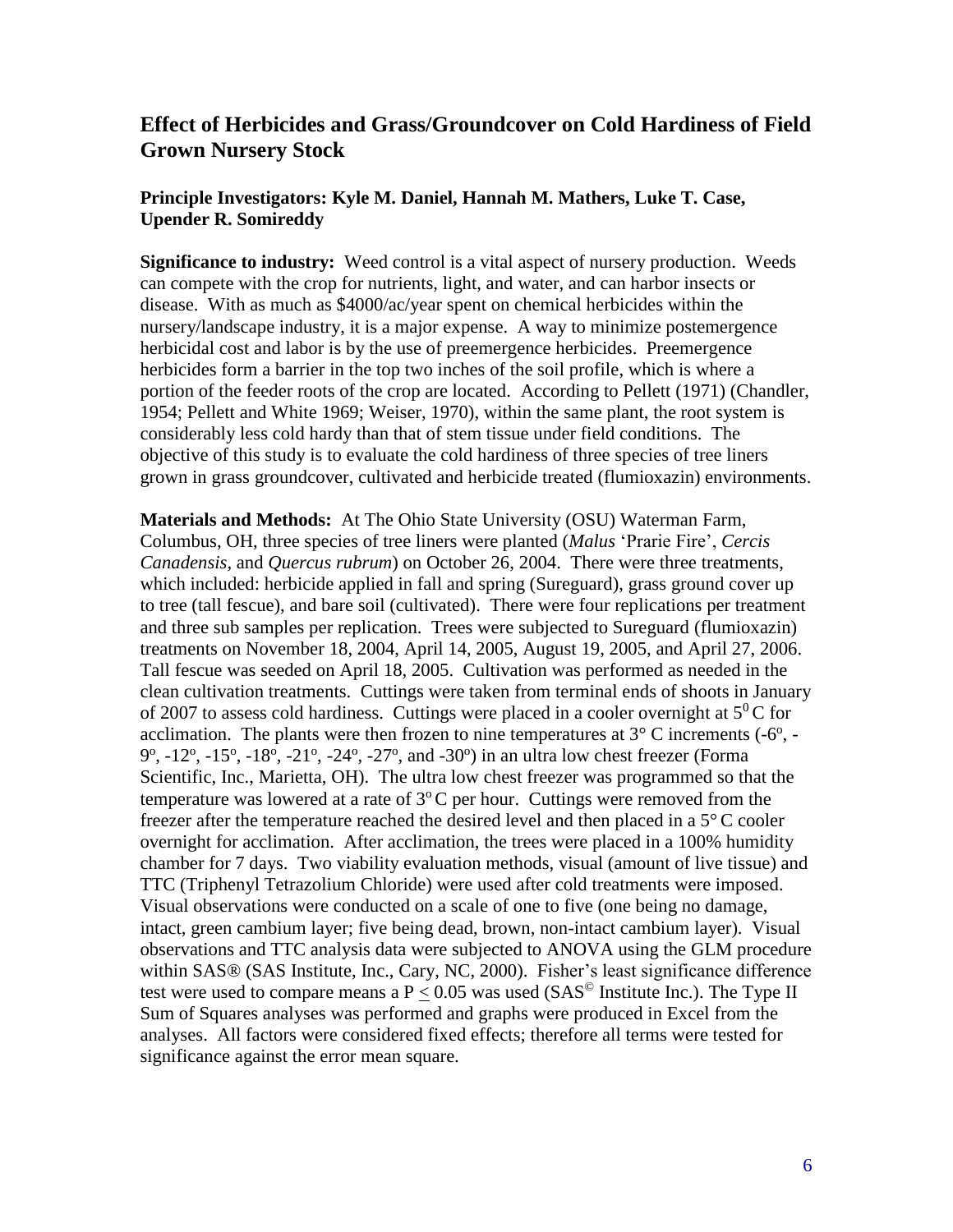**Results and Discussion:** Visual differences were significant for redbud from -6 to -30 (Figure 1). For oak, significant differences were noted for visually when comparing -30 to other temperatures. There were no significant differences noted visually for crabapple. There was a trend indicating that redbud had the greatest cold hardiness, while crabapple had the least cold hardiness (Figure 1). TTC readings were not significant for treatment or temperature for any of the species (Figure 2). According to Ruf and Brunner (2003), reduction of triphenyltetrazolium chloride (TTC) is directly linked to the respiratory chain. This is the indication of alive versus dead tissue. Visual readings measure the amount of green tissue remaining within the cambium layer (Stergios and Howell, Jr., 1973). From this study, there seems to be no differences on cold hardiness between trees where SureGuard and glyphosate are applied, trees with a grass groundcover, and trees where there is cultivation. The study is being repeated in 2007.

## **References:**

Chandler, W.H. 1954. Cold resistance in horticultural plants: a review. Proc. Amer. Soc. Hort. Sci. 64: 552-572.

Pellett, H. 1971. Comparison of Cold Hardiness Levels of Root and Stem Tissue. Can. J. Plant Sce. 51. pp. 193-195.

Pellett, N. E. and White, D.B. 1969. Soil air temperature relationships and cold acclimation of container-grown J*uniperus chinensis* Hetzi. J. Amer. Soc. Hort. Sci. 94: 453-459.

Ruf, M., and Brunner, I. 2003. Vitality of Tree Fine Roots: Reevaluation of the Tetrazolium Test. Tree Physiology. 23: Pp. 257-263.

Stergios, B.G., and Howell, Jr. G.S. 1973. Evaluation of Viability Tests for Cold Stressed Plants. Michigan Agricultural Experiment Journal Article. Number 6241.

Weiser, C.J. 1970. Cold acclimation and injury in woody plants. Science 169: 1269- 1278.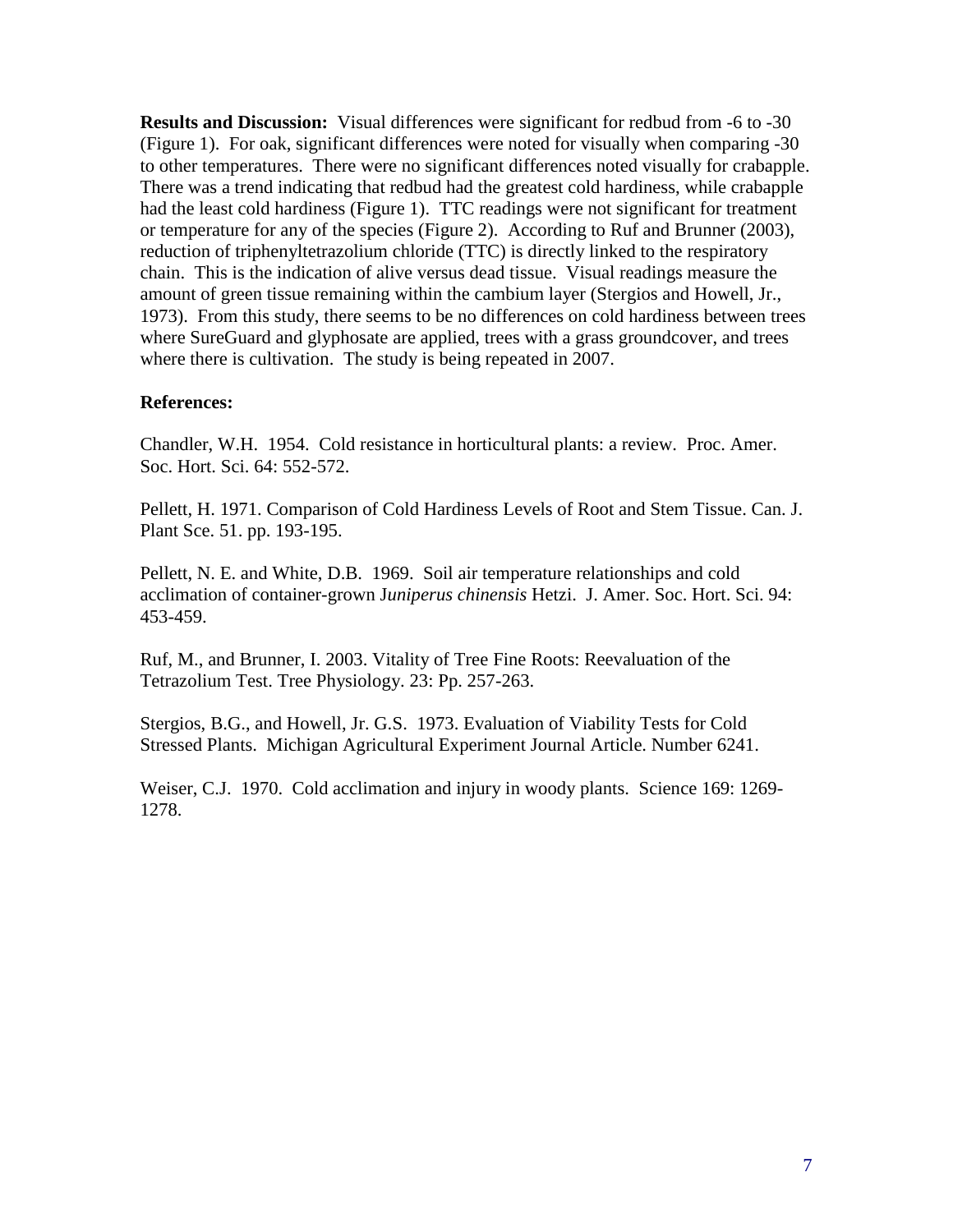

Figure 1: Visual readings of three species of tree liners after freezing at nine temperatures averaged over all treatments. LSMeans based on  $\alpha = 0.05$ : Redbud = 0.79,  $oak = 0.87$ , maple = 1.05.